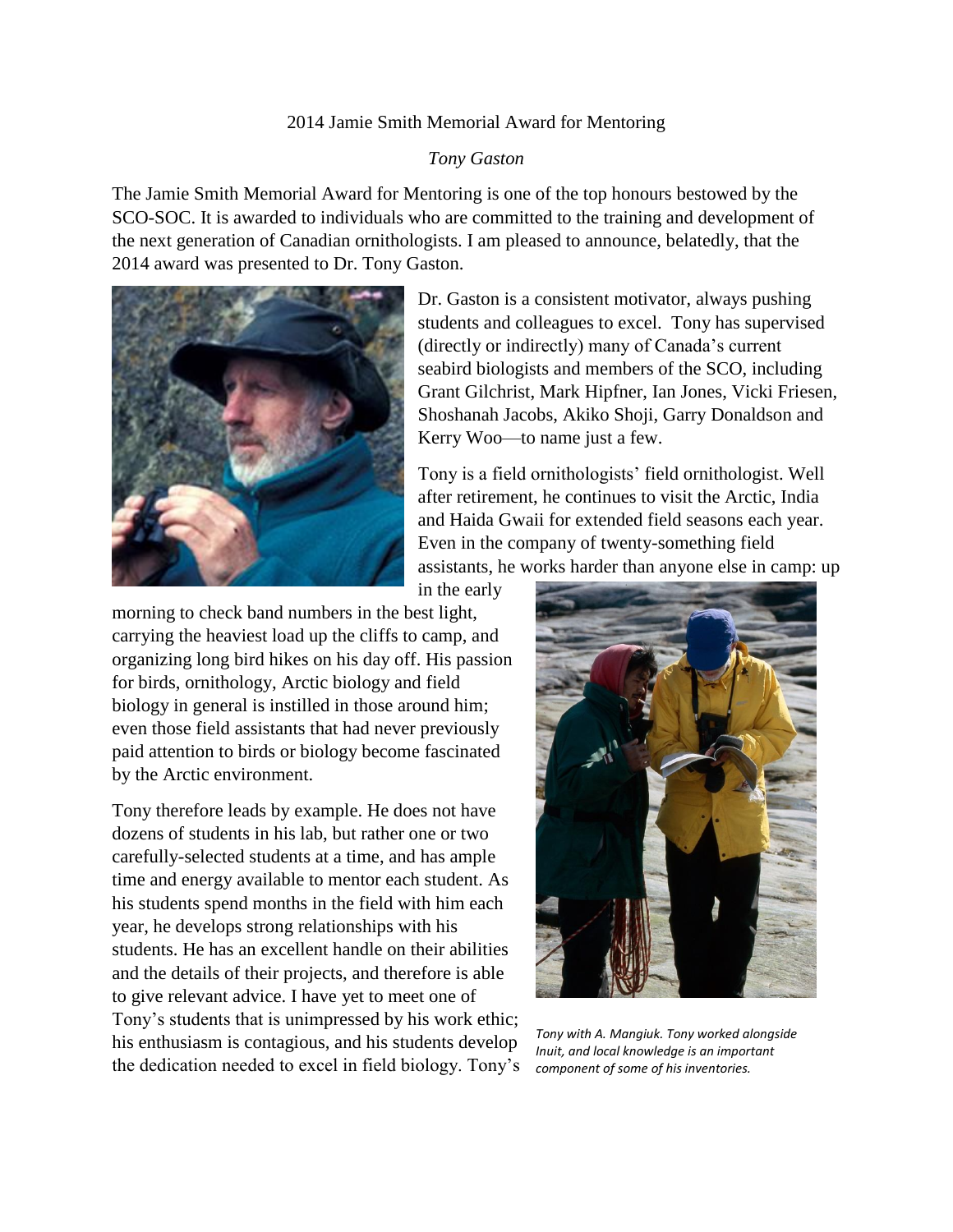presence in camp, and good humour, mean that his students also learn and develop the skills for good leadership.

As an Oxford-Cambridge graduate, Tony has excellent writing abilities. He finds simpler and more accurate ways of saying something, a trait that is essential for publishing–I wish he were able to correct this summary, as it would be much improved! Tony is always happy to improve



*Tony with his Tilley hat, and Keith Hobson, on a rope catching thickbilled murres at the immense Digges Island colony.*

students' writing and teach them the intricacies of the English language, whether it is a Japanese student with little knowledge of English or a native-speaker with a degree in English Literature (both of whom he has mentored as graduate students). Furthermore, for Tony science is meaningless unless published. He therefore pushes each of his students to publish early and often.

Tony is an individual with great integrity. He carefully considers the welfare of birds before embarking on a project, and pays great attention the quality of data collected. His interest in conservation, in particular, merits mention. He was involved in the creation of the Laskeek Bay Conservation Society, the Greater Himalaya National Park and Gwaii Haanas National Park, and is currently heavily involved in efforts to educate the public about the effects of climate change in the Arctic. He instills that sense of integrity—and need to pay back to the birds and to society—in his students.

Outside of academia, Tony has mentored countless volunteers at the Laskeek Bay

Conservation Society (LBCS). A former executive director of LBCS wrote: "Following several years of his own research of the Ancient Murrelet in Haida Gwaii, Tony was passionate about keeping the monitoring project alive and from that passion a conservation society was born. Every year for the past 25 years, a field staff of biologists, along with volunteers and students, descend on a tiny island in Haida Gwaii to collect data. Volunteers are provided with training in scientific techniques and they learn about the ecology of the Laskeek Bay area. Seabird monitoring in Haida Gwaii is relevant and simultaneously, the transfer of knowledge that Tony so generously shares with students/scientists, and anyone who will listen is nonpareil. His passion for his discipline is evident, returning to Haida Gwaii year after year to carry on his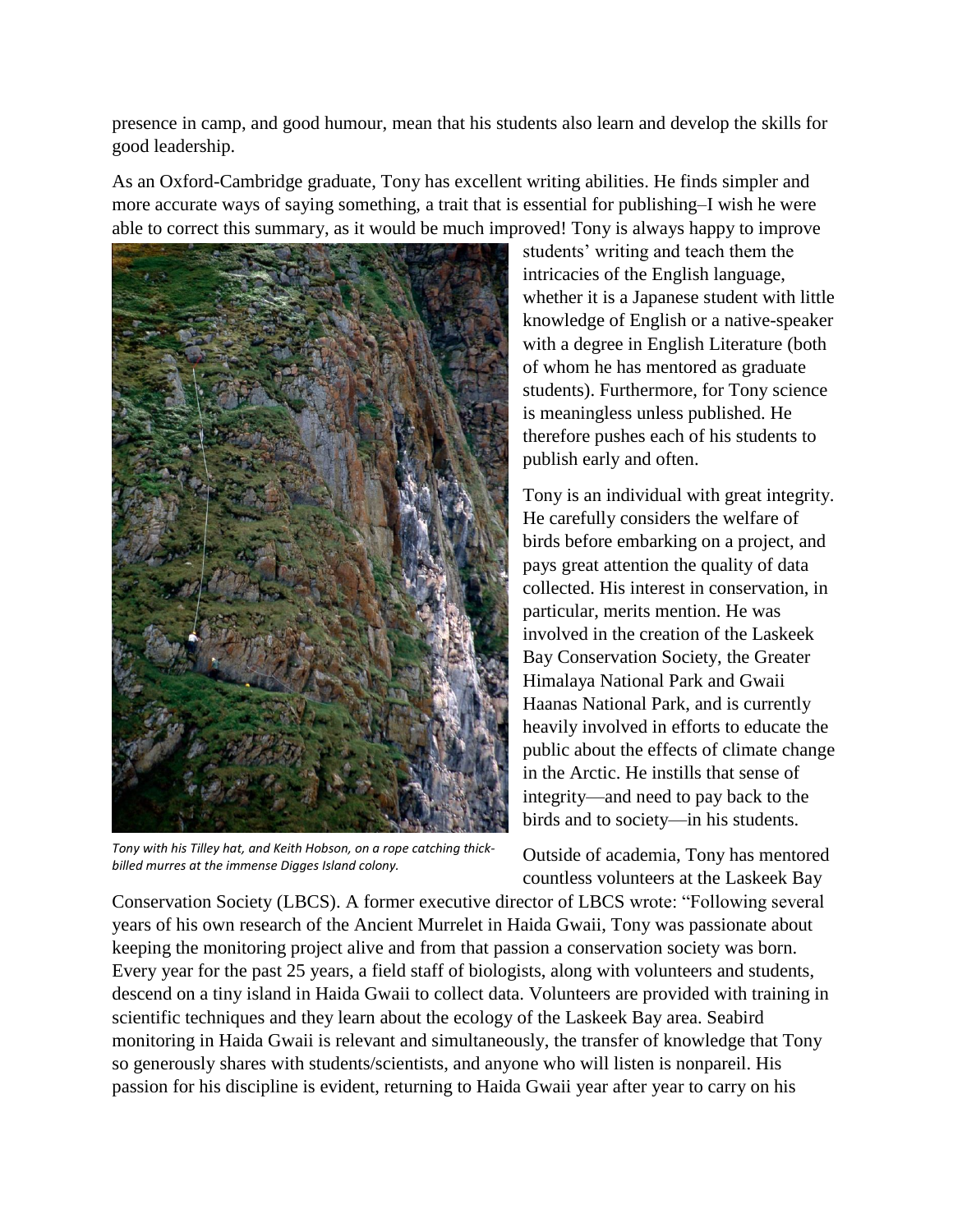research in addition to other bird research across the globe. He introduced students to join him in research which sometimes meant students being plunged into remote wilderness settings for the first time; his genuine love for the natural world is evident. He encouraged students to publish their findings, and he also encouraged the Laskeek Conservation Society to publish research. His enthusiasm about birds is contagious and whether addressing academics, students or volunteers, one couldn't help but be interested in his seabird research specifically, and, in general, gain an appreciation and awe for the interconnectedness of nature."

Tony has also mentored a number of students from Europe, and often brought in students from the UK or Germany that had little opportunity to study truly wild birds. A former Master's student noted "Without knowing him, I contacted him to ask if he had a subject for a diploma thesis. While keeping closely track of the progress of my work, he never took charge of it, but encouraged me to take responsibility for its progression myself. He was always available for discussions of the work and would happily provide valuable comments and advice. Tony is a highly rated expert in his field, and his enthusiasm for and understanding of ecology and birds is outstanding and was very influential for my further career. In a very friendly and persistent way,



*Tony mentoring a student on the finer details of tobogganing at Prince Leopold Island. He certainly knows how to have fun in the field.*

he pushed his students to excel and to finish their work to high standards, and he provided us with the tools to become accomplished scientists ourselves."

Tony Gaston would no doubt be considered a fine choice by Jamie himself. Upon completion of his undergraduate thesis, a previous Honours student of Jamie asked Jamie about opportunities working in the Canadian Arctic. Jamie immediately directed him

towards Tony, recounting some of the stories Tony had passed on to him about the immense seabird colonies in the Canadian Arctic. Tony and Jamie overlapped at the Edward Grey Institute (Oxford University), and they developed their friendship as they both moved to Canada. He praised Tony's commitment to field research and told me him would be in good hands for learning about Arctic ornithology. Nothing could be truer.

Tony Gaston truly embodies the spirit of the Jamie Smith Mentoring Award in Ornithology, both as a mentor and in creating a lasting legacy of mentorship. On behalf of the award committee, I would like to congratulate Gary on his achievements and encourage others to consider nominating their mentor for next year's award.

Andrea Pomeroy, 2014 Jamie Smith Mentoring Award Committee Chair